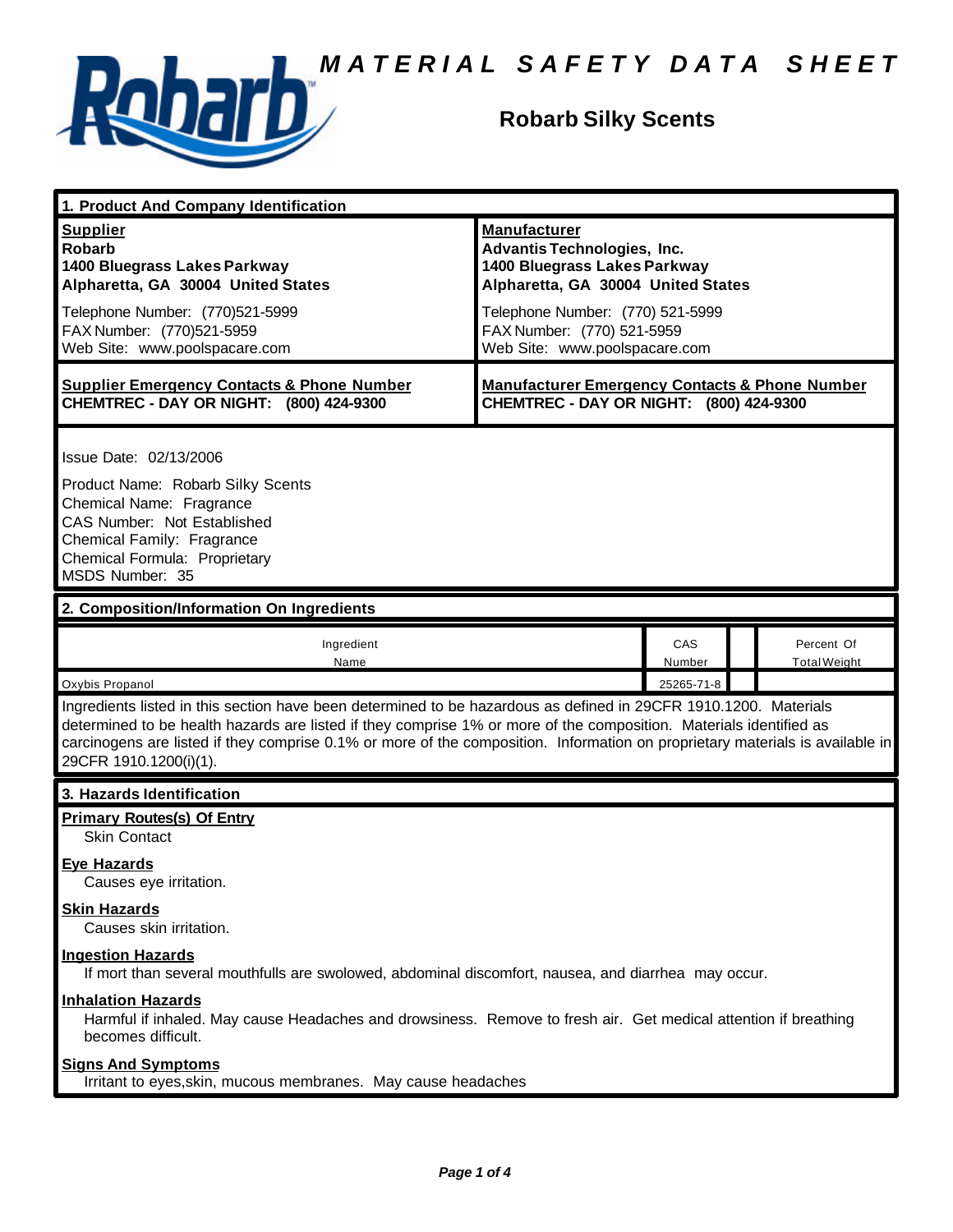### **Robarb Silky Scents**

#### **4. First Aid Measures**

#### **Eye**

In case of contact, hold eyelids apart and immediately flush eyes with plenty of water for at least 15 minutes. Call a physician or a poison control center immediately.

#### **Skin**

Remove contaminated clothing and shoes.Rinse the affected area with tepid water for at least 15 minutes.Get medical attention immediately if irritation develops and persists.

#### **Ingestion**

If more than several mouthfuls are swallowed, give two glasses of water. Get medical attention.

#### **Inhalation**

If inhaled, remove to fresh air.If breathing is difficult, give oxygen.

#### **Fire Fighting (Pictograms)**



### **5. Fire Fighting Measures**

Flash Point: >212 °F Flash Point Method: TAG Closed cup

#### **Fire And Explosion Hazards**

Incomplete combustion may result in formation of carbon monoxide

#### **Extinguishing Media**

Use CO2 (Carbon Dioxide), dry chemical, or foam.

#### **6. Accidental Release Measures**

Clean up spill immediately. Contain and/or absorb spill with inert material (e.g. sand, vermiculite). Flush spill area with water. Use appropriate containers to avoid environmental contamination.

#### **7. Handling And Storage**

#### **Handling And Storage Precautions**

Keep out of reach of children. Store material in a cool and dry place. Wash thoroughly after handling

#### **Storage Precautions**

Keep out of reach of children.

#### **Work/Hygienic Practices**

Use safe chemical handling procedures suitable for the hazards presented by this material.

#### **Protective Clothing (Pictograms)**



#### **8. Exposure Controls/Personal Protection**

#### **Engineering Controls**

Local exhaust acceptable. Special exhaust not required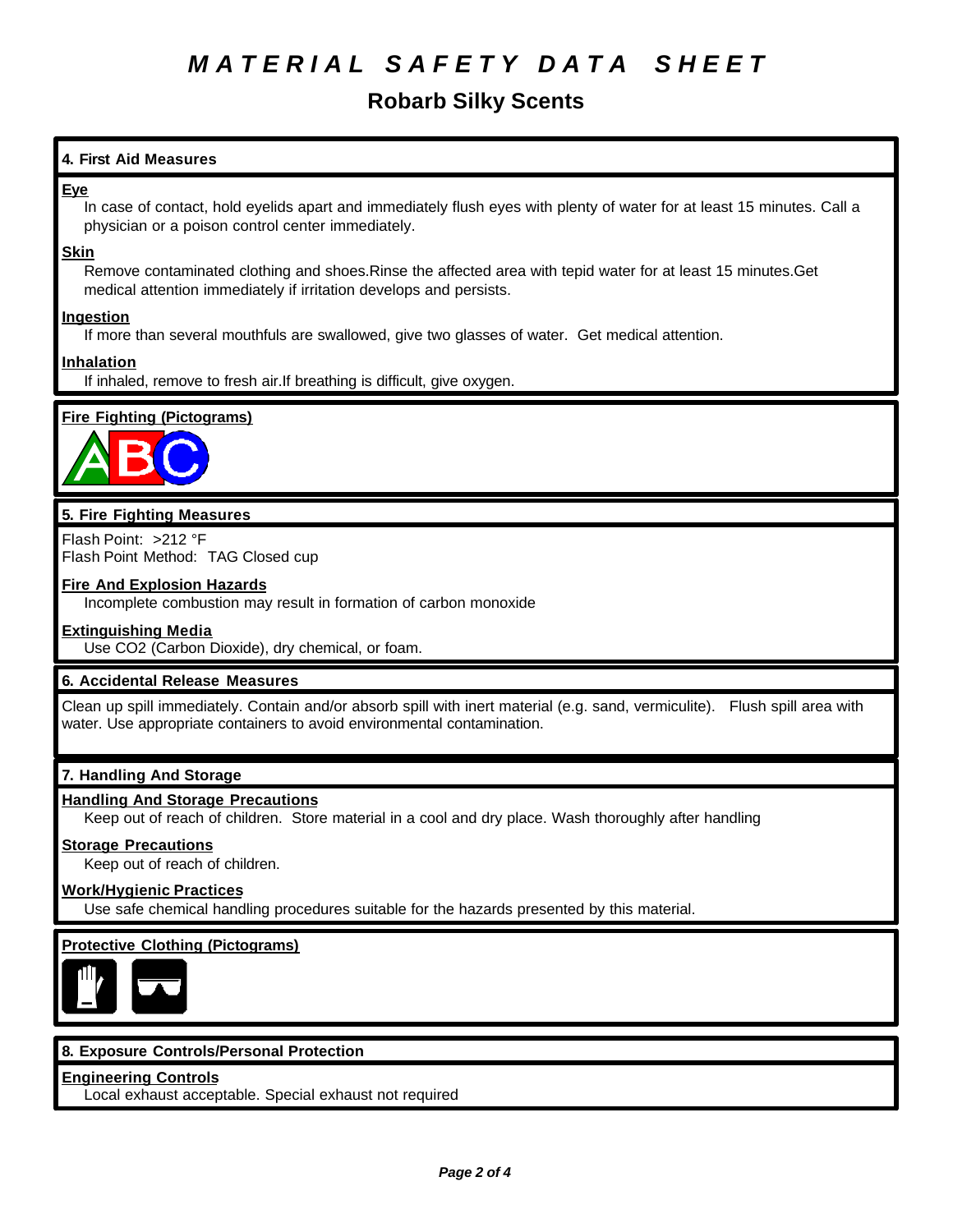## **Robarb Silky Scents**

| <b>Eye/Face Protection</b>                                                                                                                                                                                                                                                                                                                                                        |
|-----------------------------------------------------------------------------------------------------------------------------------------------------------------------------------------------------------------------------------------------------------------------------------------------------------------------------------------------------------------------------------|
| Safety glasses with side shields or goggles recommended.                                                                                                                                                                                                                                                                                                                          |
| <b>Skin Protection</b><br>Chemical-resistant gloves.                                                                                                                                                                                                                                                                                                                              |
| <b>Respiratory Protection</b><br>None normally required.                                                                                                                                                                                                                                                                                                                          |
| 9. Physical And Chemical Properties                                                                                                                                                                                                                                                                                                                                               |
| Appearance<br><b>LIQUID</b>                                                                                                                                                                                                                                                                                                                                                       |
| <b>Odor</b><br>Fragrant                                                                                                                                                                                                                                                                                                                                                           |
| Chemical Type: Mixture<br>Physical State: Liquid<br>Melting Point: NOT APPLICABLE °F<br>Boiling Point: >212 °F<br>Specific Gravity: 1.0-1.1<br>Molecular Weight: Proprietary<br>Percent Volitales: NOT DETERMINED<br>Vapor Pressure: <1<br>Vapor Density: ~4.6<br>pH Factor: 5-7<br>Solubility: Soluble in Water<br>Viscosity: NOT DETERMINED<br>Evaporation Rate: NOT DETERMINED |
| 10. Stability And Reactivity                                                                                                                                                                                                                                                                                                                                                      |
| Stability: Stable<br>Hazardous Polymerization: will not occur                                                                                                                                                                                                                                                                                                                     |
| <b>Conditions To Avoid (Stability)</b><br>Strong Oxidizers. Open flames, and ignition sources                                                                                                                                                                                                                                                                                     |
| <b>Incompatible Materials</b><br>Avoid contact with strong oxidizers. Avoid open flames and ignition sources                                                                                                                                                                                                                                                                      |
| <b>Hazardous Decomposition Products</b><br>When heated Toxic fumes such as Oxides of Carbon may evolve.                                                                                                                                                                                                                                                                           |
| 11. Toxicological Information                                                                                                                                                                                                                                                                                                                                                     |
| No Data Available                                                                                                                                                                                                                                                                                                                                                                 |
| 12. Ecological Information                                                                                                                                                                                                                                                                                                                                                        |
| No Data Available                                                                                                                                                                                                                                                                                                                                                                 |
| 13. Disposal Considerations                                                                                                                                                                                                                                                                                                                                                       |
| Refer to applicable federal, state, and local regulations prior to disposition of container and residual contents.                                                                                                                                                                                                                                                                |
| 14. Transport Information                                                                                                                                                                                                                                                                                                                                                         |
| No Data Available                                                                                                                                                                                                                                                                                                                                                                 |